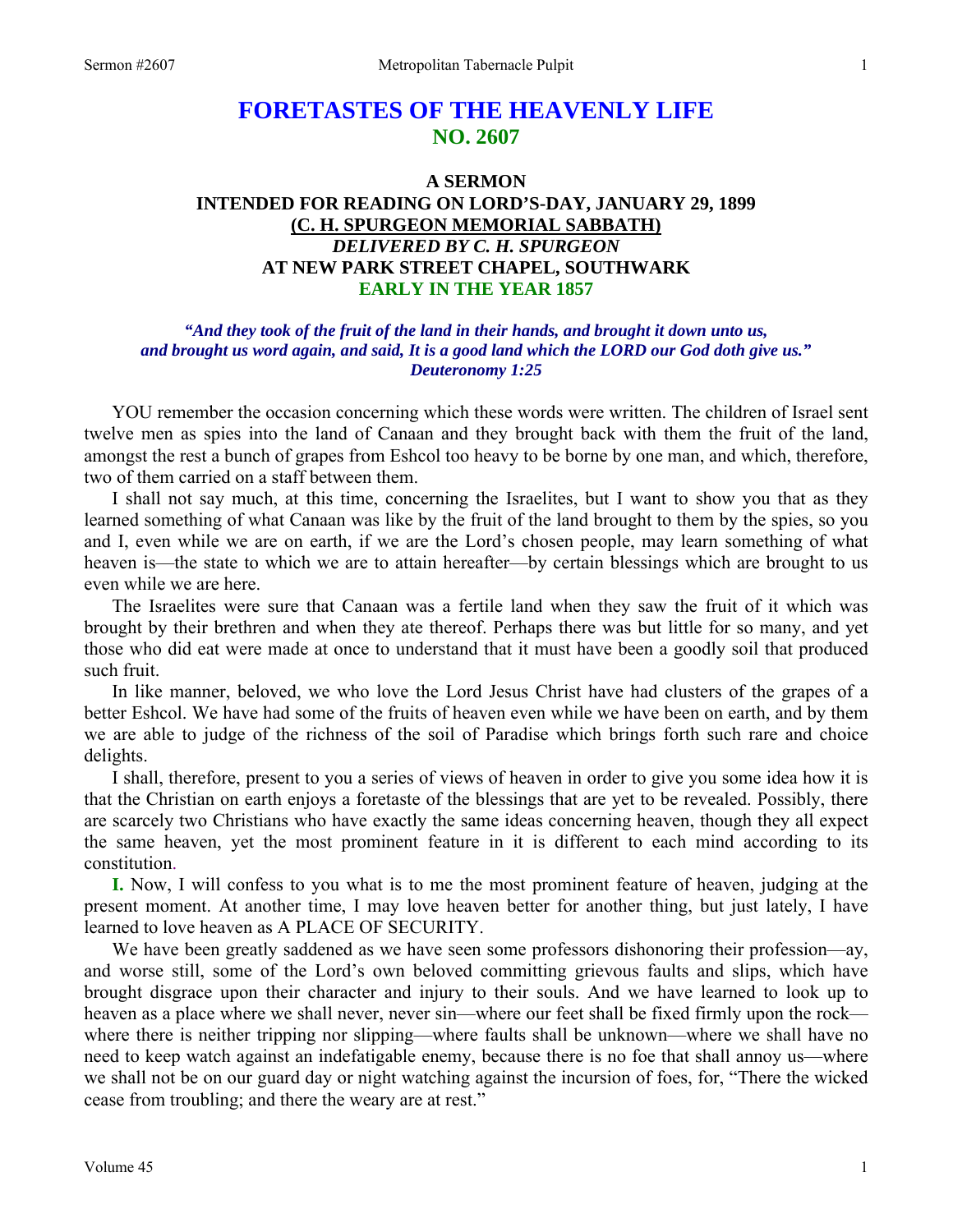We have looked upon heaven as the land of complete security, where the garment shall be always white, where the face shall be always anointed with fresh oil, where there is no fear of our turning away from our Lord, for there we shall stand fast forever. And I ask you, if that be a true view of heaven—and I am sure it is one feature of it—do not the saints, even on earth, in this sense, enjoy some fruits of Paradise?

 Do we not, even in these huts and villages below, sometimes taste the joys of blissful security? The doctrine of God's Word is that all who are in union with the Lamb are safe, that all believers must hold on their way, that those who have committed their souls to the keeping of Christ shall find Him a faithful and immutable Keeper.

 Believing this doctrine, we enjoy security even on earth—not that high and glorious security which renders us free from every slip and trip, but nevertheless, a security well-nigh as great, because it secures us against ultimate ruin and renders us certain that we shall attain to eternal felicity.

 And beloved, have you never sat down and reflected on the doctrine of the perseverance of the saints? I am sure you have and God has brought home to you a sense of your security in the person of Christ. He has told you that your name is graven on His hand. He has whispered in your ear the promise, "Fear thou not, for I am with thee."

 You have been led to look upon the great Surety of the covenant as faithful and true, and therefore, bound and engaged to present you, the weakest of the family, with all the chosen race, before the throne of God. And in such a sweet contemplation I am sure you have been drinking some of the juice of His spiced pomegranates, you have had some of the choice fruits of Paradise, you have had some of the enjoyments which the perfect saints above have in a sense of your complete and eternal security in Christ Jesus.

 Oh, how I love that doctrine of the perseverance of the saints! I shall at once renounce the pulpit when I cannot preach it, for any other form of teaching seems to me to be a blank desert and a howling wilderness, as unworthy of God as it would be beneath even my acceptance, frail worm as I am. I could never either believe or preach a Gospel which saves me today and rejects me tomorrow—a Gospel which puts me in Christ's family one hour and makes me a child of the devil the next—a Gospel which first justifies and then condemns me—a Gospel which pardons me and afterwards casts me down to hell. Such a Gospel is abhorrent to reason itself, much more is it contrary to the mind of the God whom we delight to serve.

Every true believer in Jesus can sing, with Toplady,—

*"My name from the palms of His hands Eternity will not erase; Impressed on His heart it remains In marks of indelible grace: Yes, I to the end shall endure, As sure as the earnest is given; More happy, but not more secure, The glorified spirits in heaven."* 

 Yes, beloved, we do enjoy a sense of perfect security even as we dwell in this land of wars and fightings. As the spies brought to their brethren in the wilderness bunches of the grapes of Canaan, so, in the security we enjoy, we have a foretaste and earnest of the bliss of Paradise.

**II.** In the next place, most probably the greater part of you love to think of heaven under another aspect, as A PLACE OF PERFECT REST.

 Son of toil, you love the sanctuary because it is there you sit to hear God's Word and rest your wearied limbs. When you have wiped the hot sweat from your burning brow, you have often thought of heaven as the place where your labors shall be over and you have sung with sweet emphasis,—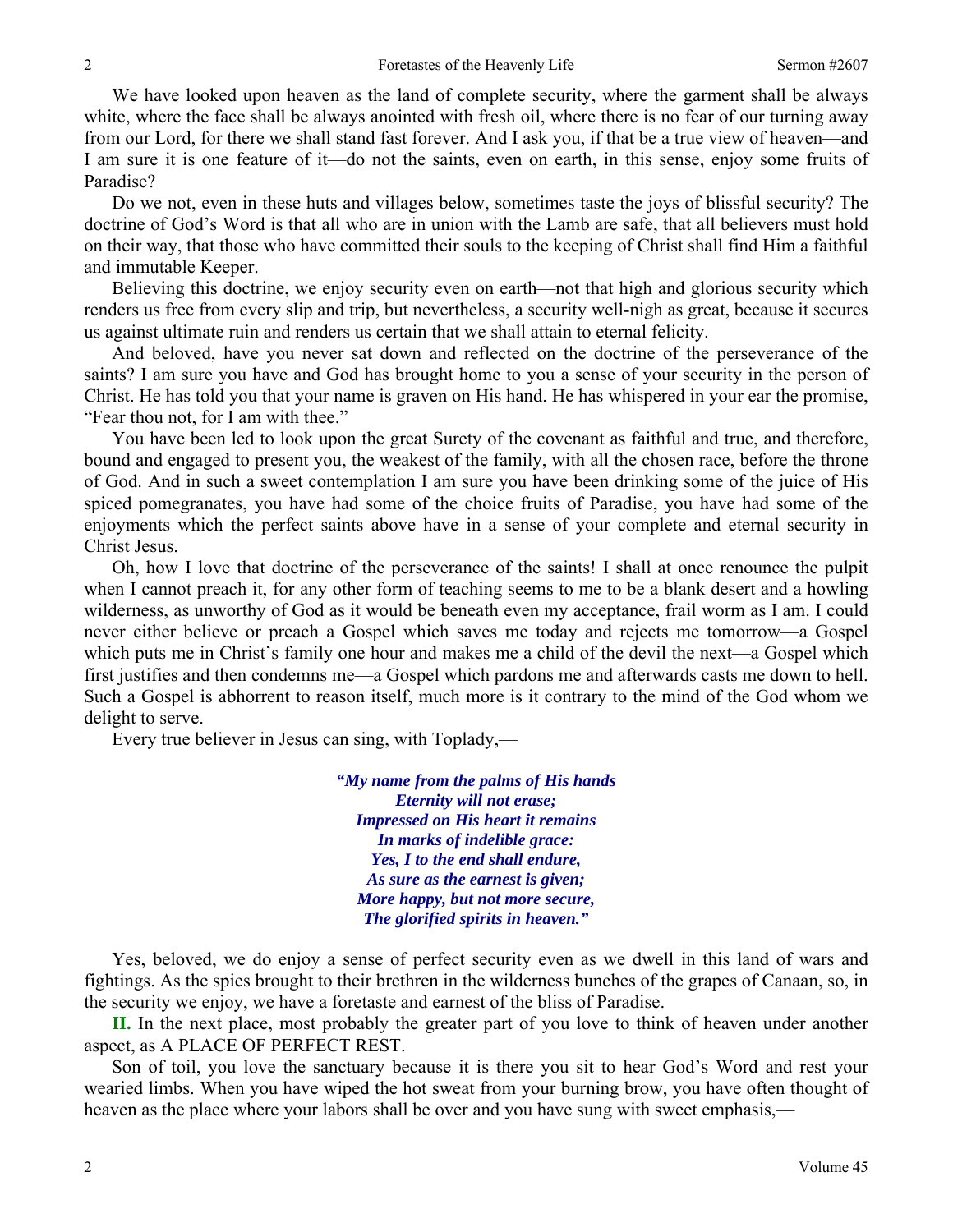*"There shall I bathe my weary soul In seas of heavenly rest, And not a wave of trouble will roll Across my peaceful breast."* 

Rest, rest, rest—this is what you want and to me also this idea of heaven is exceedingly beautiful. Rest I know I never shall have beneath this sky, while Christ's servants continue to be so unreasonable as they are. I have served them to the utmost of my power, yet I am well-nigh hounded to my grave by Christian ministers perpetually wanting me to do impossibilities that they know no mortal strength can accomplish.

Willing am I to labor till I drop, but I cannot do more than I am doing. Yet I am perpetually assailed on this side and the other, till, go where I may, there seems no rest for me till I slumber in my grave, and I do look forward to heaven, with great happiness, because there I shall rest from labors constant and arduous, though much loved.

 And you, too, dear Christian friend, who have been toiling long to gain an object you have eagerly sought—you will be glad when you get to heaven. You have said that if you could attain your desire, you would gladly lie down and rest. You have longed to lay up a certain amount of riches, you have said that if you could once gain a competence, you would then make yourself at ease.

 Or you have been laboring long to secure a certain position and you have said that if you could only reach it, you would rest. Ay, but you have not reached it yet—and you love to think of heaven because it is the goal to the racer, the target of the arrow of existence, the couch of repose for time's tired toilers. Ay, an eternal rest for the poor weary struggler upon earth.

 You love it because it is a place of rest—and do we never enjoy a foretaste of heaven upon earth in that sense? Oh, yes, beloved! Blessed be God, "We which have believed do enter into rest." Our peace is like a river and our righteousness like the waves of the sea. God does give rest to His people even here—"There remaineth therefore a rest to the people of God."

 We have stormy trials and bitter troubles in the world, but we have learned to say, "Return unto thy rest, O my soul, for the LORD hath dealt bountifully with thee." Did you ever, in times of great distress, climb up to your closet and there on your knees pour out your heart before God? Did you never feel, after you had so done, that you had, as it were, bathed yourself in rest, so that—

### *"Let cares like a wild deluge come, And storms of sorrow fall,"—*

you cared not one whit for them? Though wars and tumults were raging around you, you were kept in perfect peace, for you had found a great protecting shield in Christ. You were able to remain restful and calm, for you had looked upon the face of God's Anointed.

 Ah, Christian! that rest, so placid and serene, without a billow of disturbance, which in your deepest troubles you have been enabled to enjoy upon the bosom of Christ, is to you like a bunch from the vintage of heaven, one grape of the heavenly cluster of which you shall soon partake in the land of the hereafter. Thus, again, you see, we can have a foretaste of heaven and realize what it is even while we are here upon earth.

**III.** That idea of heaven as a place of rest will just suit some indolent professors, so I will turn the subject round and show you that the very opposite idea is also true, and may be more useful to certain people.

 I believe that one of the worst sins of which a man can be guilty is to be idle. I could almost forgive a drunkard, rather than a lazy man. He who is idle has as good reason to be penitent before God as David had when he was an adulterer. Indeed, David's adultery probably resulted from his idleness. It is an abominable thing to let the grass grow up to your knees and do nothing towards making it into hay.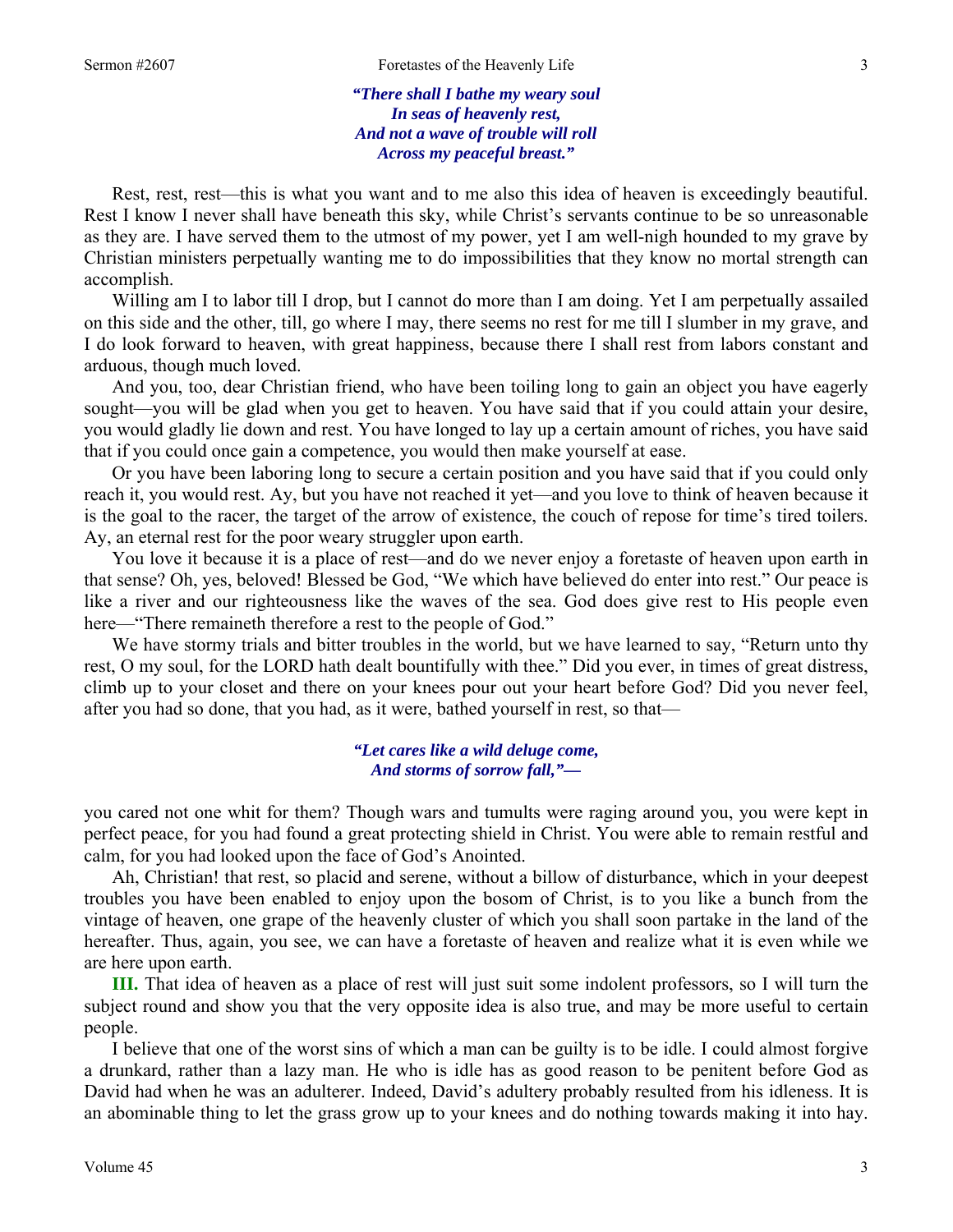God never sent a man into the world to be idle and there are some who make a profession of being Christians who do nothing to serve the Lord from one year's end to the other.

A true idea of heaven is that it is A PLACE OF UNINTERRUPTED SERVICE.

 It is a land where they serve God day and night in His temple and never know weariness, and never require slumber. Do you know, dear friends, the deliciousness of work? Although I must complain when people expect impossibilities of me, it is the highest enjoyment of my life to be busily engaged for Christ.

 Tell me the day when I do not preach—I will tell you the day in which I am not happy. But the day in which it is my privilege to preach the Gospel and labor for God, is generally the day of my peaceful and quiet enjoyment after all. Service is delight. Praising God is pleasure. Laboring for Him is the highest bliss a mortal can know.

 Oh, how sweet it must be to sing His praises and never feel that the throat is dry! Oh, how blessed to flap the wing forever and never feel it flag! Oh, what sweet enjoyment to fly upon His errands evermore, to circle round the throne of God in heaven while eternity shall last, and never once lay the head on the pillow, never once feel the throbbing of fatigue, never once the pangs that admonish us that we need to cease, but to keep on forever like eternity's own self—a broad river rolling on with perpetual floods of labor! Oh, that must be enjoyment! That must be heaven, to serve God day and night in His temple! Many of you have served God on earth and have had foretastes of that bliss.

 I wish some of you knew more of the sweets of labor, for although labor breeds sweat, it breeds sweets, too—more especially labor for Christ. There is a satisfaction before the work. There is a satisfaction in the work. There is a satisfaction after the work and there is a satisfaction in looking for the fruits of the work. And a great satisfaction when we get the fruits.

 Labor for Christ is, indeed, the robing-room of heaven. If it ibe not heaven itself, it is one of the most blissful foretastes of it. Thank God, Christian, if you can do anything for your Master. Thank Him if it is your privilege to do the least thing for Him, but remember in so doing, He is giving you a taste of the grapes of Eshcol.

 But you indolent people do not get the grapes of Eshcol, because you are too lazy to carry that big bunch. You would like them to come into your mouths without the trouble of gathering them. You do not care to go forth and serve God. You sit still and look after yourselves, but what do you do for other people?

 You go to your place of worship, you talk about your Sunday school and Sick Visitation Society, yet you never teach in the Sunday school and you never visit a sick person. You take a great deal of credit to yourself while you do nothing at all. You cannot expect to know much of the enjoyments of heavenly glory until you have experienced a little of the delight of working in the kingdom of heaven on earth.

**IV.** Another view of heaven is that it is A PLACE OF COMPLETE VICTORY AND GLORIOUS TRIUMPH.

 This is the battlefield—there is the triumphal procession. This is the land of the sword and the spear—that is the land of the wreath and the crown. This is the land of the garment rolled in blood and of the dust of the fight—that is the land of the trumpet's joyful sound, that is the place of the white robe and of the shout of conquest.

 Oh, what a thrill of joy shall shoot through the hearts of all the blessed when their conquests shall be complete in heaven, when death itself, the last of foes, shall be slain, when Satan shall be dragged captive at the chariot wheels of Christ, when Jesus shall have overthrown sin, and trampled corruption as the mire of the streets, when the great song of universal victory shall rise from the hearts of all the redeemed! What a moment of pleasure shall that be!

 But dear brethren, you and I have foretastes of even that joy. We know what conflicts, what soulbattles we have even here—did you never struggle against unbelief and at last overcome it? Oh, with what joy did you lift your eyes to heaven, the tears flowing down your cheeks, and say, "Lord, I bless You that I have been able to vanquish that sin."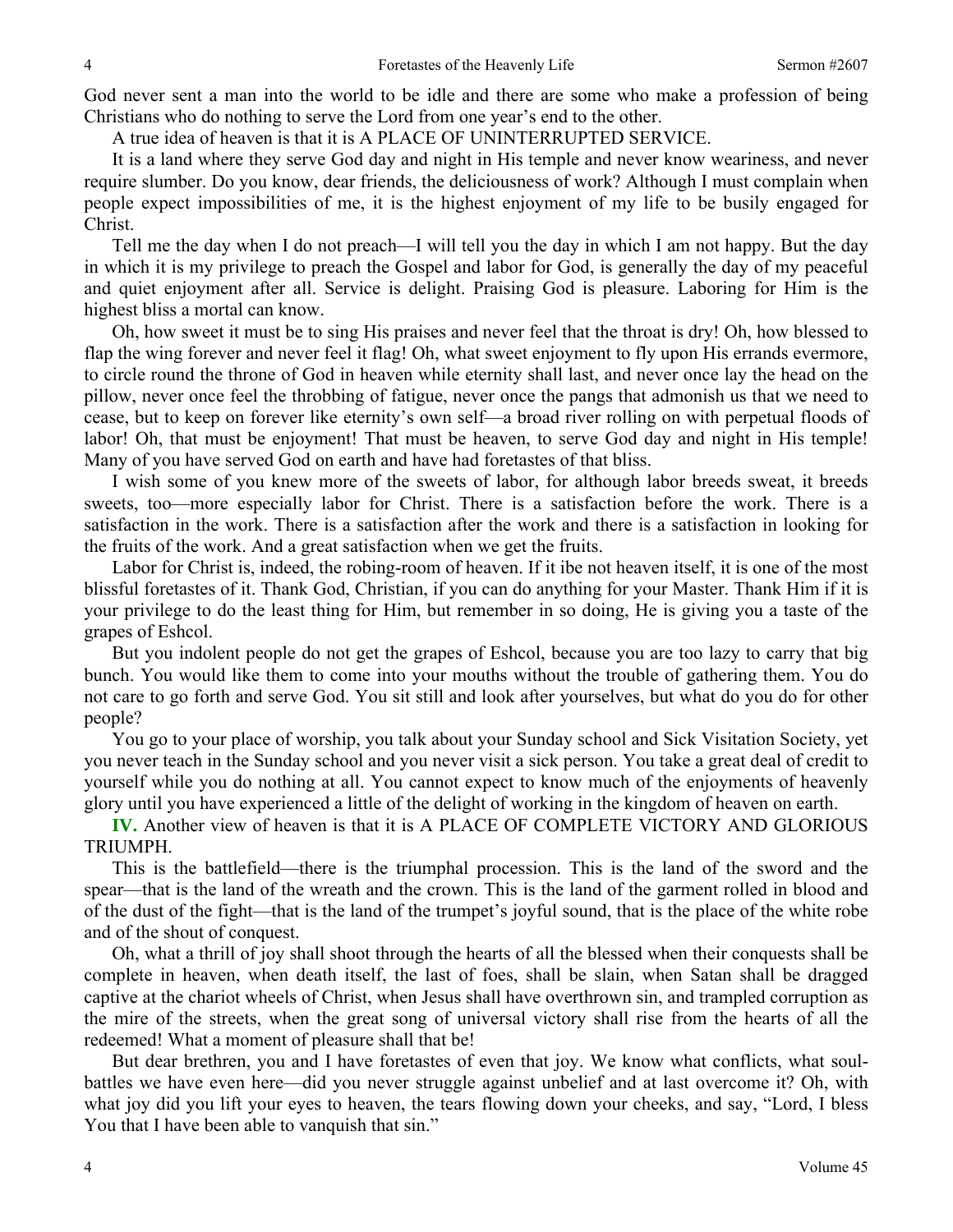Did you ever meet a strong temptation and wrestle hard with it, and know what it was to sing with great joy, "My feet well-nigh slipped; but thy mercy held me up"? Have you, like Bunyan's Christian, fought with old Apollyon and have you seen him flap his dragon wings and fly away? There you had a foretaste of heaven. There you had just a hint of what the ultimate victory will be.

 In the death of that one Philistine, you saw the destruction of the whole army. That Goliath, who fell through your sling and stone, was but one out of the multitude who must yield their bodies to the fowls of heaven. God gives you partial triumphs that they may be the earnest of ultimate and complete victory. Go on and conquer, and let each conquest, though a harder one and more strenuously contested, be to you as a grape of Eshcol, a foretaste of the joys of heaven!

**V.** Furthermore, without doubt, one of the best views we can ever give of heaven is that it is A STATE OF COMPLETE ACCEPTANCE WITH GOD, recognized and felt in the conscience.

 I suppose that a great part of the joy of the blessed saints consists in a knowledge that there is nothing in them to which God is hostile—that their peace with God has not anything to mar it—that they are so completely in union with the principles and thoughts of the Most High, that His love is set on them, that their love is set on Him, and they are one with Him in every respect.

 Well, beloved, and have we not enjoyed a sense of acceptance here below? Blotted and blurred by many doubts and fears, yet there have been moments when we have known ourselves as truly accepted as we shall know ourselves to be even when we stand before the throne. There have been bright days with some of us, when we could set to our seal that God was true. And when, afterwards, feeling that "the Lord knoweth them that are his," we could say, "And we know that we are His, too."

Then have we known the meaning of Dr. Watts when he sang,—

*"When I can say, 'My God is mine;' When I can feel Thy glories shine; I tread the world beneath my feet, And all that earth calls good or great.* 

*"While such a scene of sacred joys Our raptured eyes and souls employs, Here we could sit, and gaze away A long, an everlasting day."* 

 We had such a clear view of the perfection of Christ's righteousness that we felt that God had accepted us and we could not be otherwise than happy. We had such a sense of the efficacy of the blood of Christ that we felt sure our sins were all pardoned and could never be mentioned against us forever.

 And beloved, though I have spoken of other joys, let me say, this is the cream of all of them, to know ourselves accepted in God's sight. Oh, to feel that I, a guilty worm, am now at rest in my Father's bosom. That I, a lost prodigal, am now feasting at His table with delight. That I, who once heard the voice of His anger, now listen to the notes of His love! This is a joy that is worth more than all worlds.

 What more can they know up there than that? And were it not that our sense of it is so imperfect, we might bring heaven down to earth and might at least dwell in the suburbs of the celestial city, if we could not be privileged to go within the gates. So you see, again, we can have, in that sense, bunches of the grapes of Eshcol. Seeing that heaven is a state of acceptance, we, too, can know and feel that acceptance and rejoice in it.

**VI.** And again, heaven is A STATE OF GREAT AND GLORIOUS MANIFESTATIONS. As you look forward to your experience in heaven, you sing,—

> *"Then shall I see, and hear, and know All I desired or wished below; And every power find sweet employ*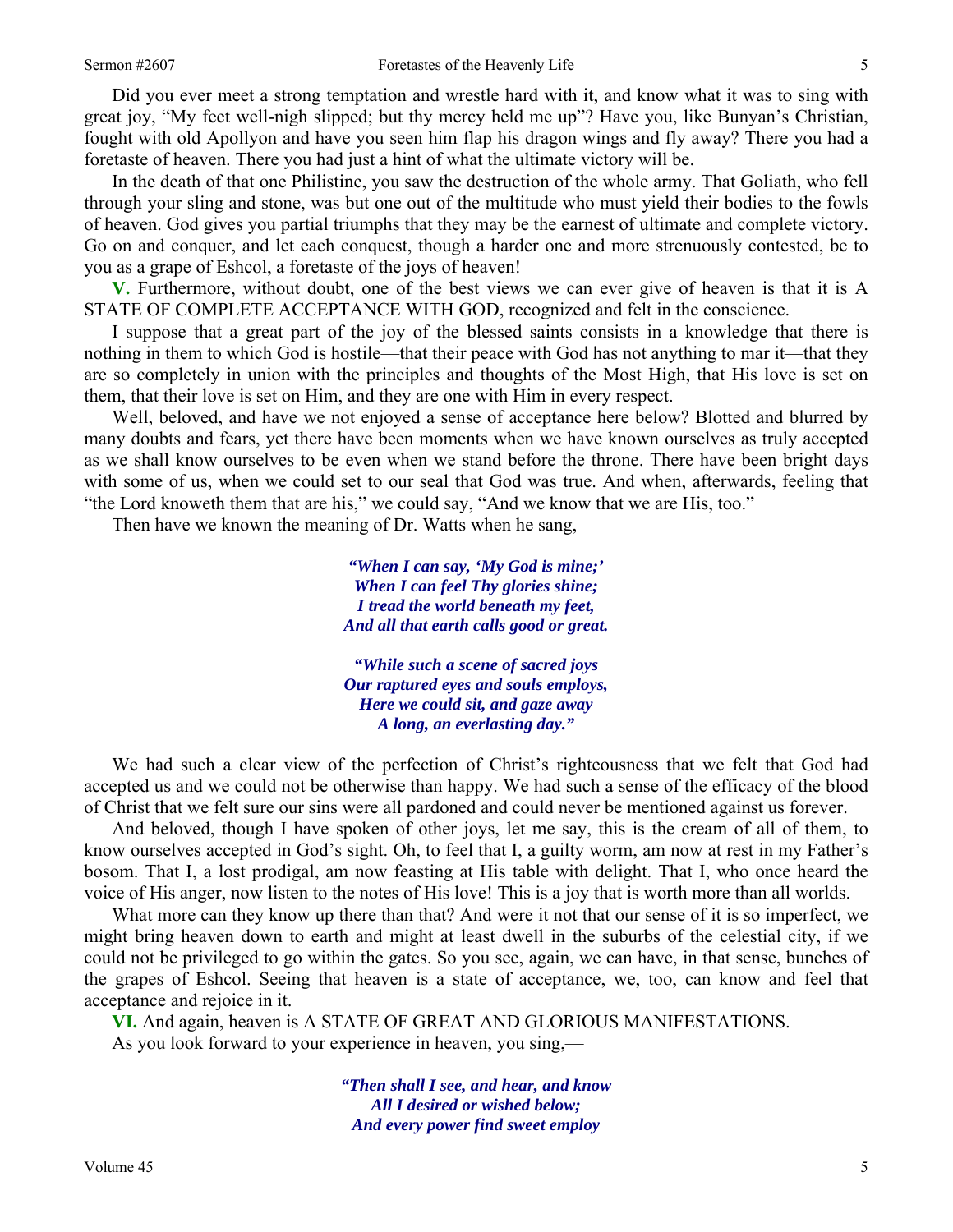#### *In that eternal world of joy."*

 You are now looking at it darkly, through a glass, but there, you shall see face to face. Christ looks down on the Bible and the Bible is His looking-glass. You look into it and see the face of Christ as in a mirror, darkly, but soon you shall look upon Him face to face. You expect heaven to be a place of peculiar manifestations. You believe that there Jesus will unveil His face to you, that—

> *"Millions of years your wondering eyes Shall o'er your Savior's beauties rove."*

 You are expecting to see His face and never, never sin. You are longing to know the secrets of His heart. You believe that, in that day, you shall see Him as He is, and shall be like Him in the world of spirits.

 Well, beloved, though Christ does not manifest Himself to us as He does to the bright ones there, have we not had blessed manifestations even while we have been in this vale of tears? Speak, believer. Let your heart speak—have you not had visions of Calvary? Has not your Master sometimes touched your eyes with eye salve, and let you see Him on His cross? Have you not said—

> *"Sweet the moments, rich in blessing, Which before the cross I spend, Life, and health, and peace possessing, From the sinner's dying Friend.*

*"Here I'll sit forever viewing Mercy's streams, in streams of blood; Precious drops! my soul bedewing, Plead and claim my peace with God"?* 

Have you not wept both for joy and for grief when you beheld Him nailed to the tree for your sakes and saw Him bleeding out His life for you? Oh, yes! I know you have had such manifestations of Him. And have you not seen Him in His risen glories? Have you not beheld Him exalted on His throne? Have you not, by faith, beheld Him as the Judge of the quick and the dead, and as the Prince of the kings of the earth?

 Have you not looked through the dim future and seen Him with the crown of all kingdoms on His head, with the diadems of all monarchs beneath His feet, and the scepters of all thrones in His hand? Have you not anticipated the moment of His most glorious triumphs, when—

#### *"He shall reign from pole to pole, With illimitable sway?"*

 Yes, you have and therein you have had foretastes of heaven. When Christ has thus revealed Himself to you, you have looked within the veil and therefore, you have seen what is there. You have had some glimpses of Jesus while here—those glimpses of Jesus are but the beginning of what shall never end. Those joyous melodies of praise and thanksgiving are but the preludes of the songs of Paradise.

**VII.** Lastly, the highest idea of heaven is that it is A PLACE OF MOST HALLOWED AND BLISSFUL COMMUNION.

 I have not given you even half that I might have told you of the various characteristics of heaven as described in God's Word, but communion is the best. Communion! That word so little spoken of, so seldom understood. Blessed word, communion! Dearly-beloved, you hear us say, "And the communion of the Holy Ghost be with you all," but there are many of you who do not know the meaning of that sweet heaven in a word—communion!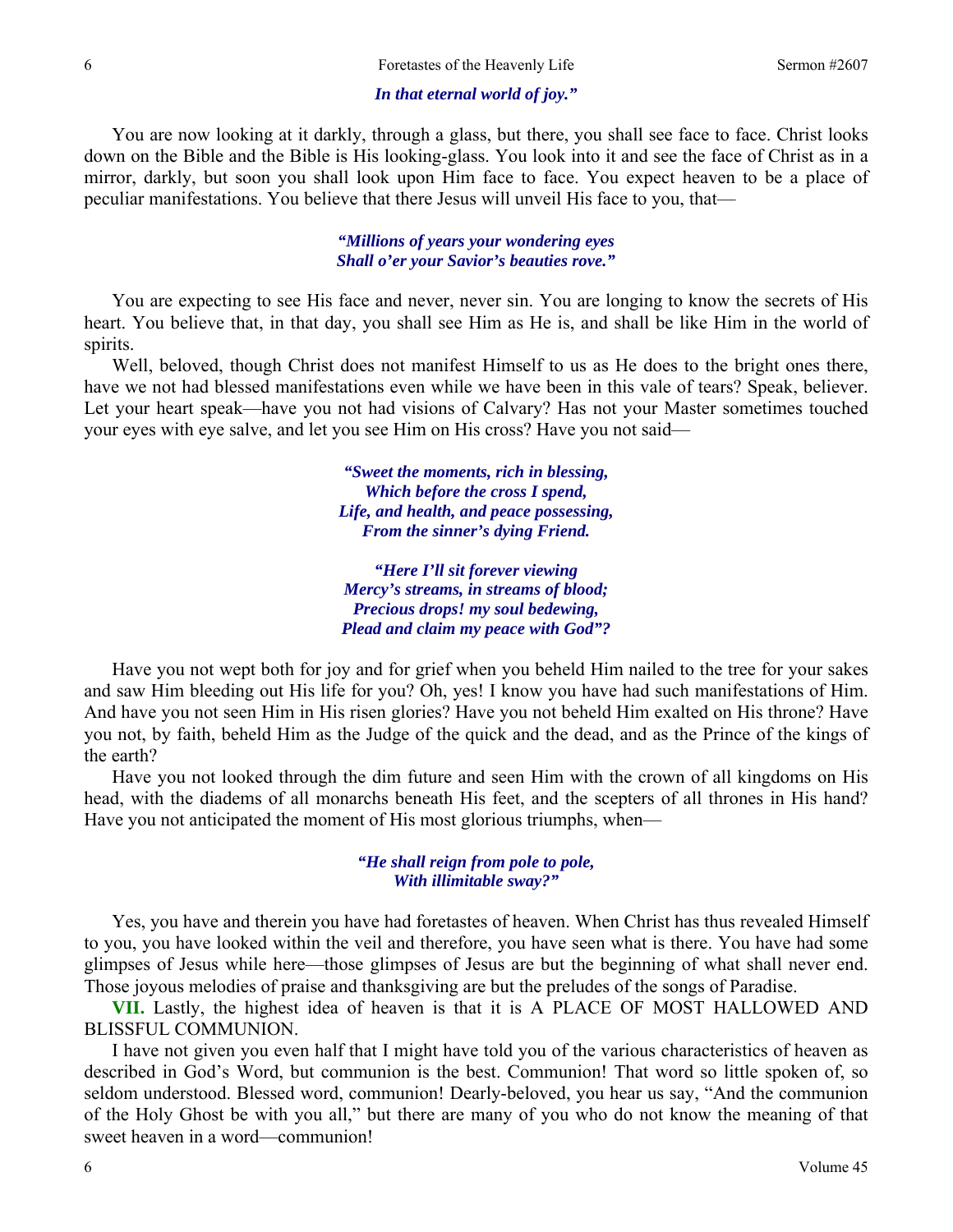It is the flower of language. It is the honeycomb of words—communion! You like best to talk of corruption, do you not? Well, if you like that ugly word, you are very willing to meditate upon it. I do so when I am forced to do it, but communion seems to me to be a far sweeter word than that. You like to talk a great deal about affliction, do you not? Well, if you love that black word—you may have reason to love it—and if you care to be happy about it, you may do so. But give me for my constant text and for my constant joy, communion, and I will not choose which kind of communion it shall be.

 Sweet Master, if You give me communion with You in Your sufferings, if I have to bear reproach and shame for Your name's sake, I will thank You. If I may have fellowship with You in it and if You will give me to suffer for Your sake, I will call it an honor, that so I can be a partaker of Your sufferings. And if You give me sweet enjoyments, if You do raise me up and make me to sit with You in heavenly places in Christ, I will bless You. I will bless God for ascension-communion—communion with Christ in His glories.

 Do you not say the same? And for communion with Christ in death—have you died unto the world, as Christ did die unto it Himself? Then, have you had communion with Him in resurrection? Have you been raised to newness of life, even as He was raised from the grave? And have you had communion with Him in His ascension, so that you know yourself to be an heir to a throne in glory?

 If so, you have had the best earnest you can receive of the joys of Paradise. To be in heaven is to lean one's head upon the breast of Jesus—have you not done that on earth? Then you know what heaven is. To be in heaven is to talk to Jesus, to sit at His feet, to let our heart beat against His heart. If you have had that bliss on earth, you have already tasted some of the grapes of heaven.

 Cherish, then, these foretastes of whatever kind they may have been in your individual case. Differently constituted, you will all look at heaven in a different light. Keep your foretaste just as God gave it to you. He has given each of you a separate experience of it, which is most suitable to your own condition. Treasure it up. Think much of it, but think more of your Master, for, remember, it is, "Christ in you, the hope of glory," that is your best foretaste of heaven. And the more you realize that blessed truth, the more fully prepared shall you be for the bliss of the joyous ones in the land of the happy.

# **EXPOSITION BY C. H. SPURGEON**

# *GENESIS 49*

 **Verses 1-3.** *And Jacob called unto his sons, and said, Gather yourselves together, that I may tell you that which shall befall you in the last days. Gather yourselves together, and hear, ye sons of Jacob; and hearken unto Israel your father. Reuben, thou art my firstborn, my might, and the beginning of my strength, the excellency of dignity, and the excellency of power:* 

All this was to Reuben's advantage, yet he was spoiled through one fault.

**4.** *Unstable as water, thou shalt not excel*;

 So it is clear that the greatest strength and dignity and power will not serve a man, so as to make him excel, if he be unstable. There are many such persons still remaining in the world. Their doctrine changes like the moon and we never know what it is. Their spirit and temper constantly change. Their pursuits are sometimes in one direction and sometimes in another. They are "everything by starts and nothing long," and to each of them it may be said, "Unstable as water, thou shalt not excel."

**4-7.** *Because thou wentest up to thy father's bed; then defiledst thou it: he went up to my couch. Simeon and Levi are brethren; instruments of cruelty are in their habitations. O my soul, come not thou into their secret; unto their assembly, mine honour, be not thou united: for in their anger they slew a man, and in their selfwill they digged down a wall. Cursed be their anger, for it was fierce; and their wrath, for it was cruel: I will divide them in Jacob, and scatter them in Israel.*

 It is a very remarkable circumstance, well worthy of notice, that this curse was turned into a real blessing, especially in the case of the tribe of Levi. It is true that they were divided and scattered, like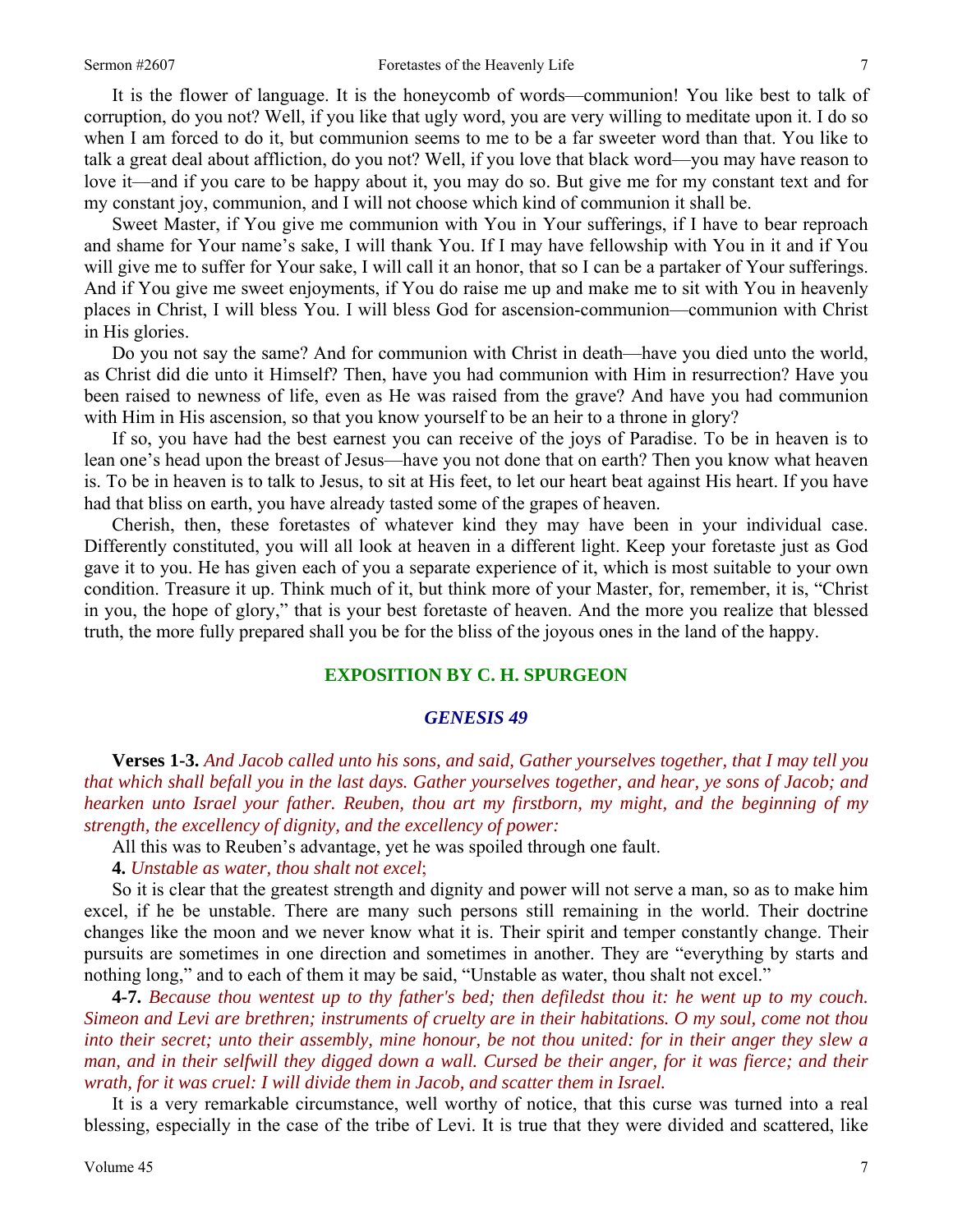handfuls of salt, throughout the whole of Israel, for they were attendants upon the Lord's priests, and they had cities appointed to them so that, while they dwelled here, and there, and everywhere, it was in order that they might reach the whole of the people and prove a blessing to them.

 Are any of you laboring under a very serious disadvantage? Does it look to you like a curse? Then pray to God to make it into a blessing. I believe that often the worst thing that can happen to Christian men is really the best thing, for, while nature would cry out, "The clouds are to be dreaded," grace can reply—

> *"The clouds ye so much dread Are big with mercy, and shall break In blessings on your head."*

# **8.** *Judah, thou art he whom thy brethren shall praise*:

 His name was praise and such was his history to be, for David came of that tribe and great David's greater Son, whom it is our joy to praise.

**8.** *Thy hand shall be in the neck of thine enemies; thy father's children shall bow down before thee*.

While that was true of Judah, it is still more true of Him who sprang out of Judah, even our Lord and King, the Lion of the tribe of Judah.

**9.** *Judah is a lion's whelp: from the prey, my son, thou art gone up: he stooped down, he couched as a lion, and as an old lion; who shall rouse him up?*

 Our Lord overcame His enemies even in the thicket of this world, and all power is given unto Him now that He has "gone up" again into His glory. Let that man beware who would attack this Lion of the tribe of Judah—"Who shall rouse him up?" If you persecute His followers, you will rouse Him up. If you deny His truth, trample on the doctrine of atonement, and reject His love, you will rouse Him up. But beware in that day, for terrible is the King of Judah when He is once aroused. Wherefore, submit yourselves to Him—"Kiss the Son, lest he be angry, and ye perish from the way, when his wrath is kindled but a little."

**10.** *The sceptre shall not depart from Judah, nor a lawgiver from between his feet, until Shiloh come; and unto him shall the gathering of the people be*.

 When did the dominion depart from Judah till the Lord Jesus came as the Sent One? And unto Him, to this very day, the people gather, and more and more shall gather in the latter days.

**11-12.** *Binding his foal unto the vine, and his ass's colt unto the choice wine; he washed his garments in wine, and his clothes in the blood of grapes: his eyes shall be red with wine, and his teeth white with milk.*

 It was literally so with Judah, but it is gloriously so with our Lord to this day. It was His blood which yielded the juice of those rare clusters of the choice vine, and now, with garments dyed with His own blood, He comes from Edom, for He has trodden down His foes, and He cries, "I have trodden the winepress alone; and of the people there was none with me."

**13.** *Zebulun shall dwell at the haven of the sea; and he shall be for an haven of ships; and his border shall be unto Sidon*.

 So did Zebulun dwell even until the day when our Lord came, for Matthew writes concerning Him, "Now when Jesus had heard that John was cast into prison, he departed into Galilee; and leaving Nazareth, he came and dwelt in Capernaum, which is upon the sea coast, in the borders of Zebulun and Nephthalim: that it might be fulfilled which was spoken by Esaias the prophet, saying, The land of Zebulun, and the land of Nephthalim, by the way of the sea, beyond Jordan, Galilee of the Gentiles; the people which sat in darkness saw great light; and to them which sat in the region and shadow of death light is sprung up."

**14-15.** *Issachar is a strong ass couching down between two burdens: and he saw that rest was good, and the land that it was pleasant; and bowed his shoulder to bear, and became a servant unto tribute.*

This was a poor character for Issachar to possess. It was a tame-spirited tribe that loved rest and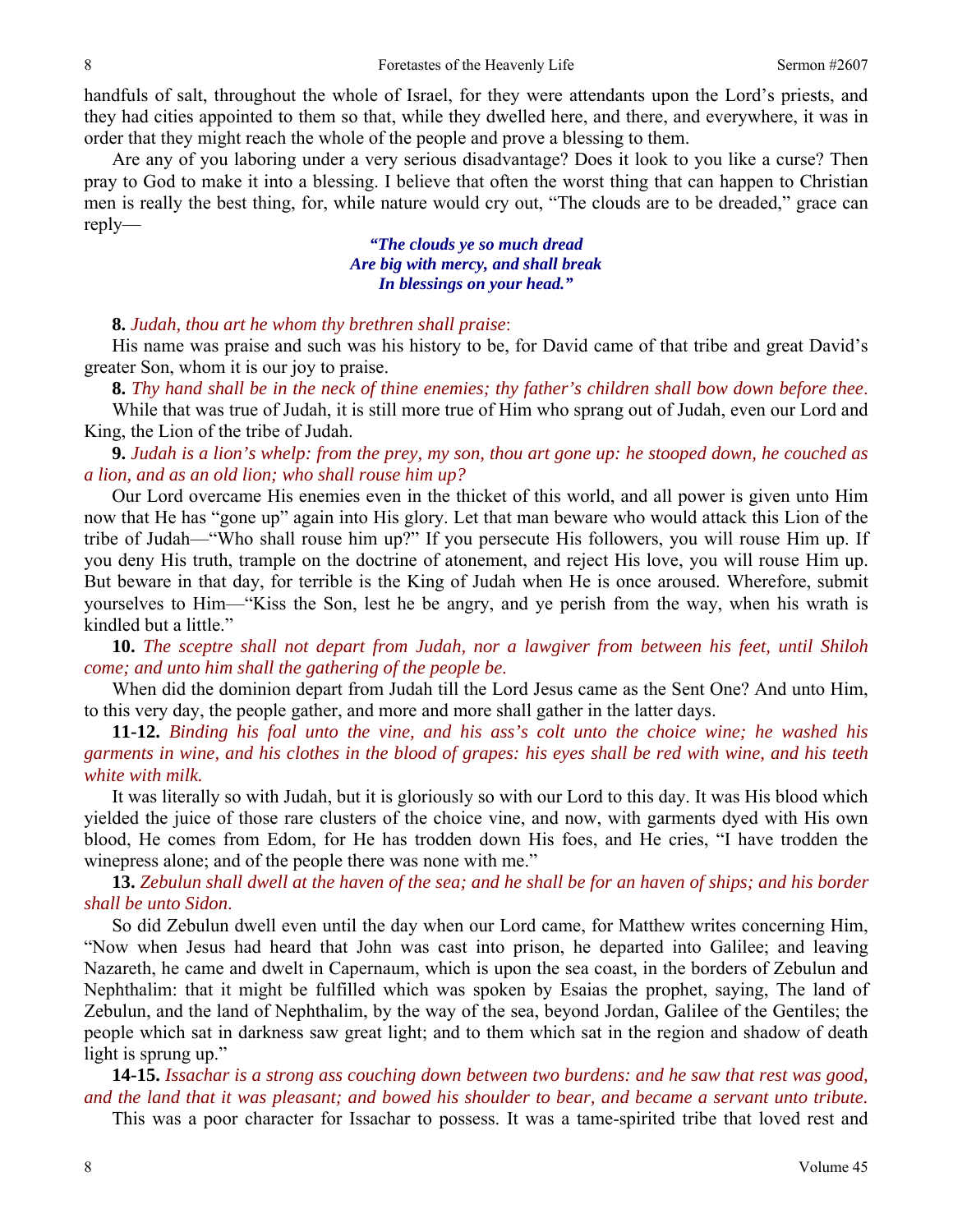ease, and therefore did not fight with the common foe. Issachar crouched down between the burdens instead of taking them up and bearing them. God grant that none of us may be of that lazy tribe! I think that I know some who are—they could do a great deal, but they see that rest is good and the land is pleasant, so they idle away their days.

**16-17.** *Dan shall judge his people, as one of the tribes of Israel. Dan shall be a serpent by the way, an adder in the path, that biteth the horse heels, so that his rider shall fall backward.* 

 Dan is noted among the tribes for its famous leap, capturing that distant part of the country for itself. Here good old Jacob, worn out by what he had already said, exhausted by the ecstasy into which as a prophet he had been cast, paused awhile and panted.

**18.** *I have waited for thy salvation, O LORD*.

But He soon resumed His prophecy:—

**19.** *Gad, a troop shall overcome him: but he shall overcome at the last.* 

 Many of God's servants belong to this tribe, for their life is spent in conflict. They do not seek it, but it comes to them, and for a time, they seem to be overcome, yet let them clutch at the promise given to Gad.

**20.** *Out of Asher his bread shall be fat, and he shall yield royal dainties*.

 Well-fed and then yielding correspondingly. There are some people who like to have their bread to be fat, but they yield to the King no dainties. Let it not be so with us, but let us both feed well and yield well.

**21.** *Naphtali is a hind let loose*:

 The type of what a Christian minister should be—indeed, what every Christian worker should be— "a hind let loose," one who can say with David, "O LORD, truly I am thy servant; I am thy servant, and the son of thine handmaid. Thou hast loosed my bonds."

**21.** *He giveth goodly words*.

He has liberty in speech, freedom of utterance, he is not in bonds, he is as "a hind let loose."

**22.** *Joseph is a fruitful bough, even a fruitful bough by a well*;

Where he can suck up abundant nutriment,—

**22.** *Whose branches run over the wall*:

 He does more than he is expected to do. Nothing seems to content him, his "branches run over the wall."

**23-24.** *The archers have sorely grieved him, and shot at him, and hated him: but his bow abode in strength,—* 

 You know how sorely Joseph was persecuted by his brethren, yet how the Lord was with him in all his troubles. It appears from these words that he was himself an archer, and that he was not in a hurry to shoot his arrows—his bow remained still. It is the strong who can afford to be quiet. As you go across the village green, a goose will hiss at you, while the strong ox lies down calmly and takes no notice of you—"His bow abode in strength,"

**24.** *And the arms of his hands—*

Not only his hands, but the arms of his hands—

**24-27.** *Were made strong by the hands of the mighty God of Jacob; (from thence is the shepherd, the stone of Israel:) even by the God of thy father, who shall help thee; and by the Almighty, who shall bless thee with blessings of heaven above, blessings of the deep that lieth under, blessings of the breasts, and of the womb: the blessings of thy father have prevailed above the blessings of my progenitors unto the utmost bound of the everlasting hills: they shall be on the head of Joseph, and on the crown of the head of him that was separate from his brethren. Benjamin shall ravin as a wolf: in the morning he shall devour the prey, and at night he shall divide the spoil.* 

Little Benjamin is the last of the tribes.

**28-33.** *All these are the twelve tribes of Israel: and this is it that their father spake unto them, and blessed them; every one according to his blessing he blessed them. And he charged them, and said unto*